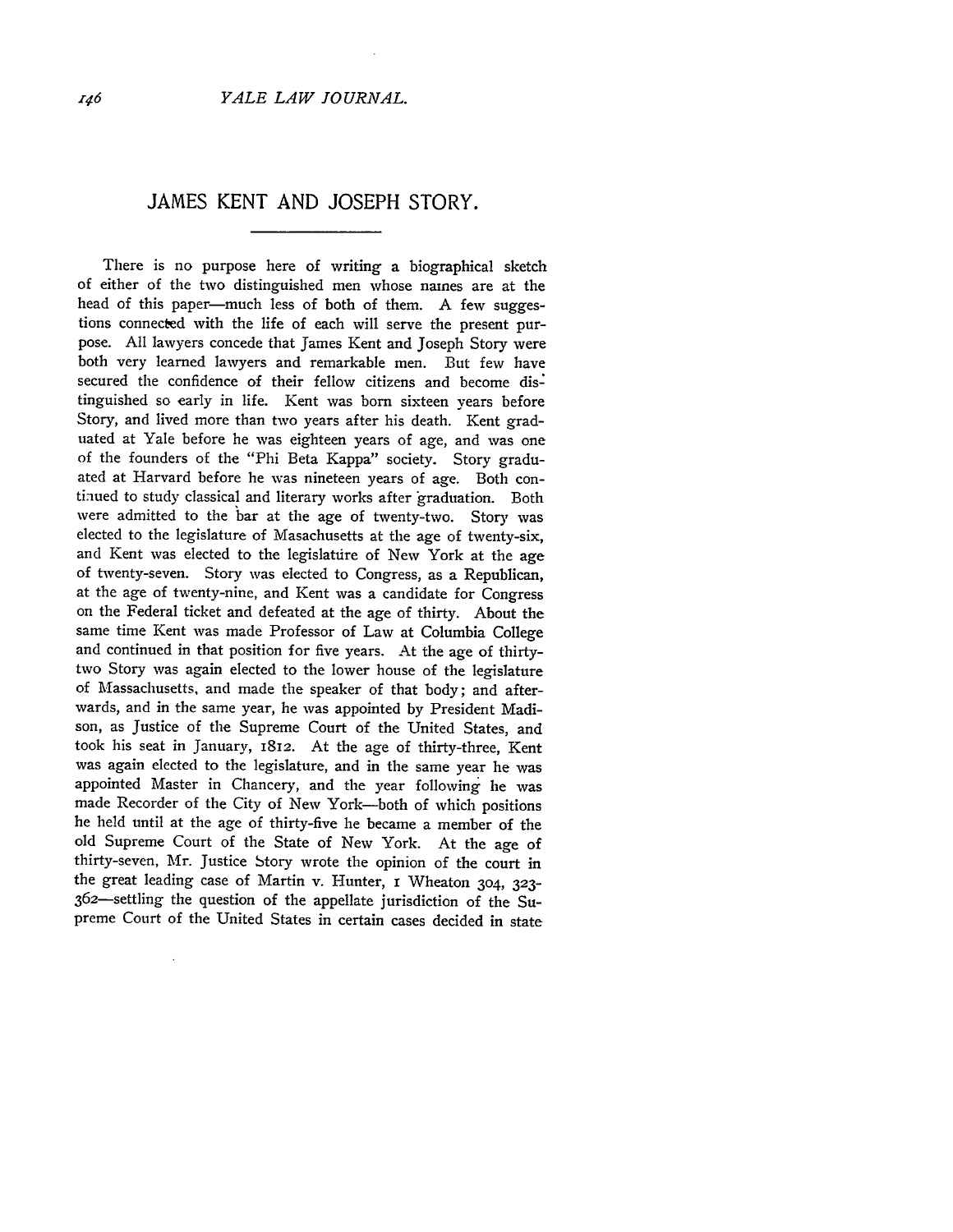$147$ 

courts of last resort. That may perhaps be regarded as his ablest opinion. At the age of forty he wrote a concurring opinion of forty-six pages in the celebrated Dartmouth College Case, 4 Wheaton 518, 666-713, which some have claimed to be equal, if not superior, to the leading opinion of Chief Justice Marshall in the same case. Pages 624-654, *Id.* The Chief Justice cited no authority, except two references to Blackstone, while the opinion of Mr. Justice Story is enriched by the citation of numerous English cases applicable to some of the questions involved. At the age of forty-one Kent was made Chief Justice of the old Supreme Court of New York; and he continued to hold that position until he was made Chancellor of the State of New York at the age of fiftyone; and he continued to hold the office of Chancellor until he was compelled to retire at the age of sixty, by reason of an absurd statute then in force in that state. Thereupon, and after sixteen years of service in a court of law, and nine years service in a court of equity, he was again made Professor of Law in Columbia College; and as such, he carefully wrote and delivered to the students the sixty-seven lectures-now known as Kent's Commentaries -all of which were published for the benefit of the profession on or before 1830. At the age of fifty, Story was made Professor of Law at Harvard University at an annual salary of \$i,ooo, and for sixteen years he gave as much time to teaching law students and writing law books as his official duties would permit. The College of Law grew very rapidly from one to one hundred and fifty-six under his instruction. During that time he wrote, in the order named, one volume on the law of Bailments, two on Constitutional Law, one on the Conflict of Laws, two on Equity Jurisprudence, one on Equity Pleading, one on Agency, one on Partnership, one on Bills of Exchange and one on Promissory Notes. Such work was suddenly brought to a close by a fatal illness at the age of sixty-six. A few (lays after his death, September IO, 1845, Kent wrote to Mrs. Story this touching tribute: "The death of your husband and my friend, Mr. Justice Story, has filled me with the deep:est co:nmniseration and sorrow. i **Is** image is constantly before me, and I respectfully beg leave to mingle my grief and sorrow with yours. He was one of the rarest and best friends I had the honor and happiness to possess. He has done more by his writing and speeches to diffuse my official and professional churacter (far indeed beyond my deserts) than any living man. My oligiation, to him are incalculable. Permit me to add my grateful sense of his inestimable worth and value, in the purity of his life, his domestic and social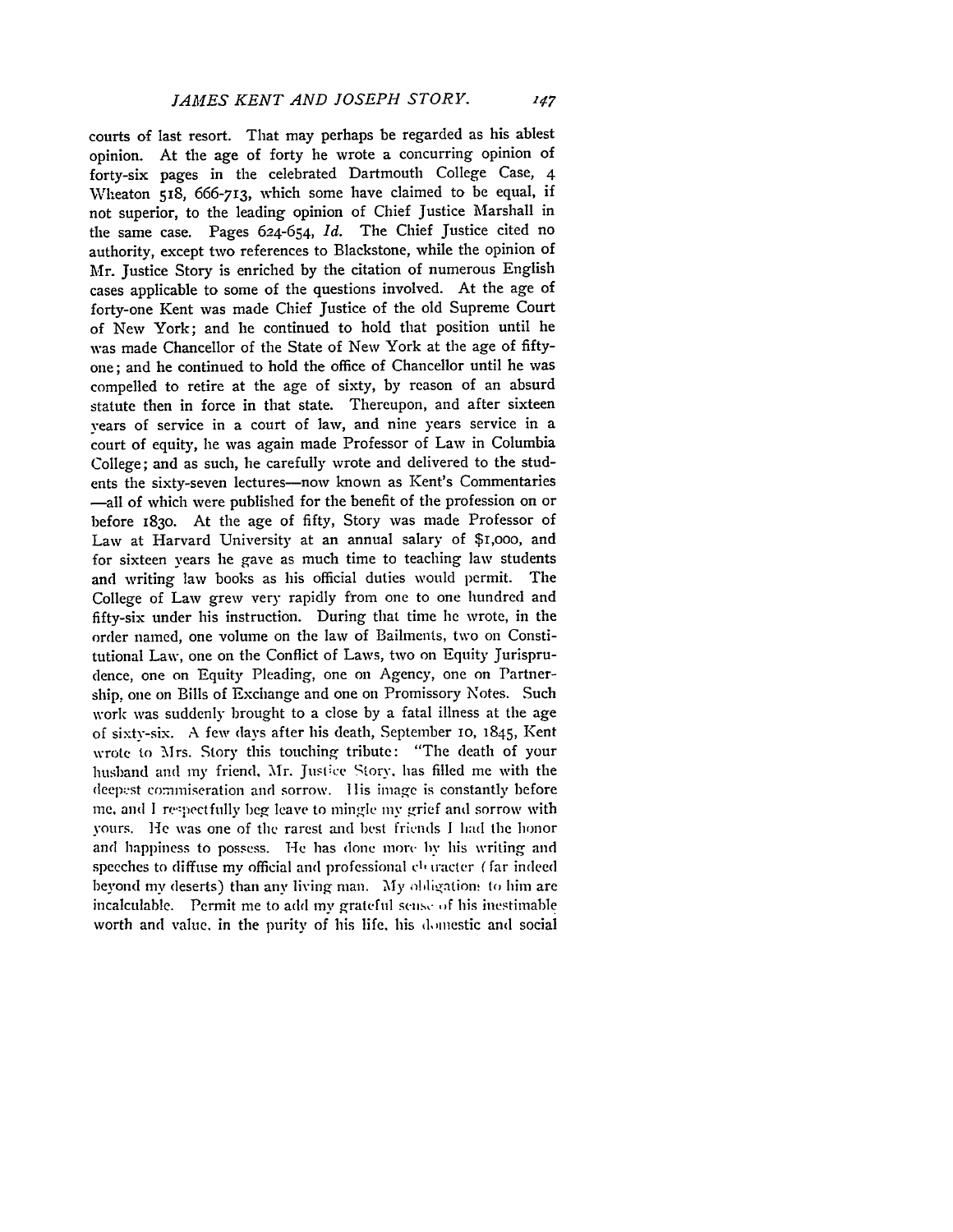*YALE LAW JOURNAL.*

virtues, his generous and liberal feelings, the inexpressible charm of his conversation, his varied accomplishments, his wonderful diligence, his profound learning and his transcendent genius." This, manifestly, refers to the fact, that some of Story's books were not only in popular use by the bench and bar in Great Britain, but were translated into German and French-and in them were frequent references to opinions of Kent-especially while at the head of the Court of Chancery in 'New York. So popular was Story's Equity Jurisprudence in Great Britain, that an "English Edition" of it was published in London by a barrister who had graduated at Oxford, and was a member of the Inner Temple, London, as late as 1884, with all American references eliminated. But there are eminent lawyers and judges in England who have a higher opinion of Kent as a jurist than of Story. This is apparent from a letter which I hold, of which the following is a copy:

## "DEAR CHIEF JUSTICE:

"2 December, 1898.

"I have read with great interest your sketch of Scott and Marshall. I knew little or nothing of Marshall's life tho' I valued his great judgments very highly. I always look upon.him *and Kent o! two of the greatest judges* of whom I know anything. They seem *t';* me to be *far greater men than Story although not so widely know,; here as he.* Thanking you for your courtesy in sending me you-Brochure, I remain,

## Yours very faithfully,

## **NATH'L** LINDLEY, Master of the Rolls."

The writer of that letter has since become Lord Lindley and a member of the Judicial Committee of the Privy Council. His works on the Law of Partnership and the Lax of Companies are well known to the American Bar. Lord Chief Justice Denman once wrote to Chancellor Kent, "acknowledging the indebtedness of th: legal profession throughout the world, to him for his able Commentaries." 2 Barb. Ch. R. 646. The reason why Kent stands so high in the estimation of lawyers, is well stated by himself. In speaking of his work as a member of the Supreme Court of the state, he said "Many of the cases decided during the sixteen years I was in the Supreme Court were labored by me most unmercifully, but it was necessary under the circumstances, in order to subdue opposition. We had but few American precedents. Our judges were democratic, and my brother Spencer particularly, of a bold, vigorous, dogmatic mind and overbearing manner. Eng-

148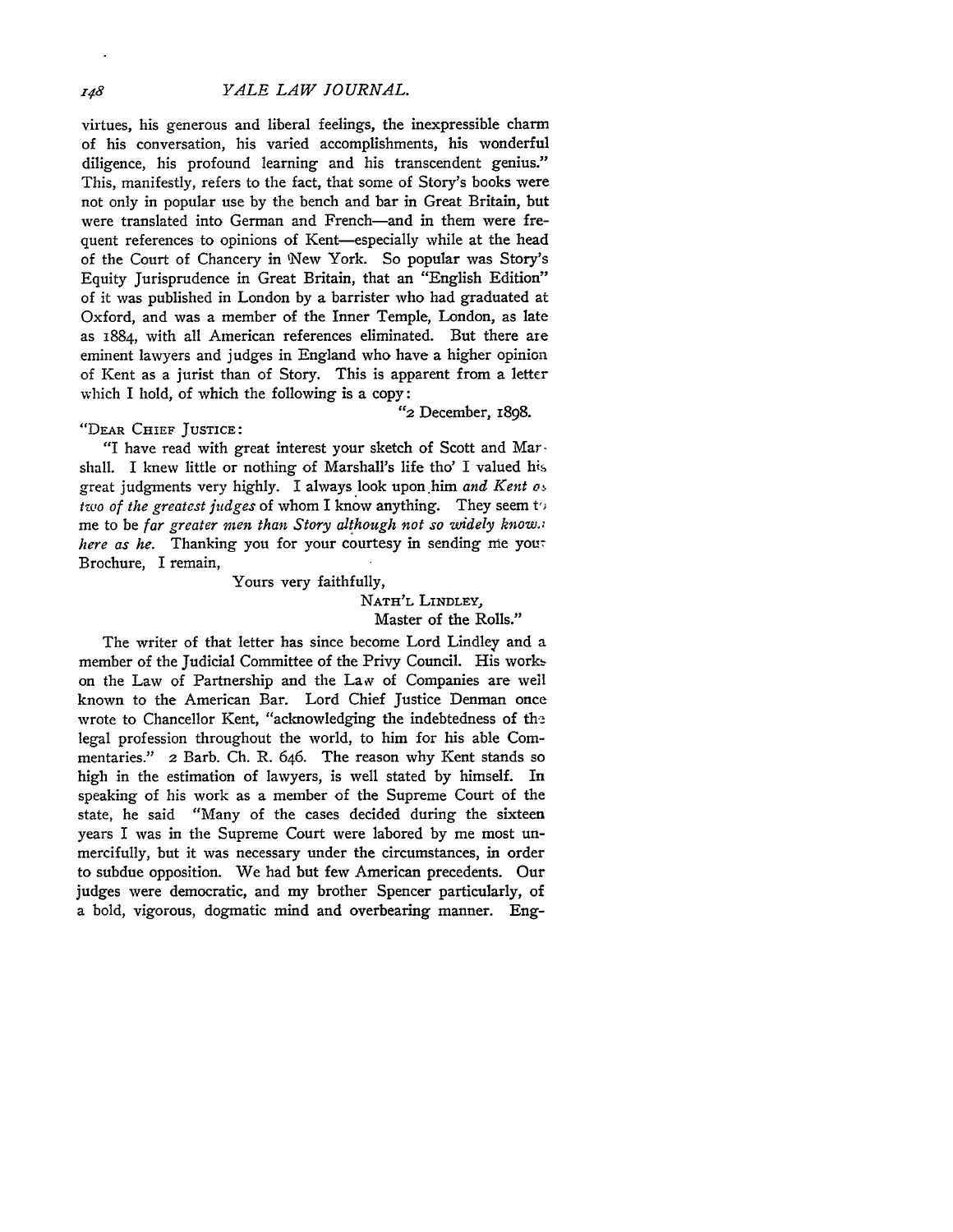**149** 

lish authority did not stand very high in those early feverish times, and this lead me a hundred times to attempt to bear down opposition, or shame it by exhaustive research and overwhelming authority. Our jurisprudence was, on the whole, improved by it. **'My** mind certainly was roused, and was always kept ardent and inflamed by collision."

In speaking of his work as Chancellor, he said: "I took the court as if it had been a new institution, and never before known in the United States. I bad nothing to guide me, and was left at liberty to assume all such English Chancery powers and jurisdiction as I thought applicable under our Constitution. This gave me grand scope, and I was checked only by the revision of the Senate, or Court of Errors. I opened the gates of the court immediately, and admitted, almost gratuitously, the first year, eightyfive counsellors, though I found there had not been thirteen admitted for thirteen years before. Business flowed in with a rapid tide. The result appears in the seven volumes of Johnson's Chancery Reports."

Such study for twenty-five years upon the bench, during the formative period of the common law and equity jurisprudence in the state of New York, by a mind so richly endowed, necessarily resulted in a profound knowledge of numerous branches of the common law. Upon such questions, Lord Lindley's opinion of Kent's and Story's comparative merits, are entitled to great consideration; and perhaps ought to be controlling. But it does not follow that Story was inferior as a lawyer and judge. Men necessarily differ, and when their life work differs so widely, they cannot be said to be equal. One may be greatly superior upon certain subjects, and the other upon certain other subjects. Coke declared in his time, that: "If all the reason that is dispersed into so many several heads, were united into one, yet could he not make such a law as the law of England is." Certainly no one will claim that Kent or Story knew all the law, in his time.

Story was a member of the Supreme Court of the United States for a third of a century; and for more than twenty-three years of that time, an associate and intimate friend of that pre-eminent constitutional jurist-Chief Justice Marshall, who desired to be succeeded by him as Chief Justice. His opinions in that court are contained in thirty-four volumes of its reports; and besides, his opinions in the inferior Federal courts are contained in eleven volumes of reports. His judicial work was largely devoted to Federal questions, and upon such questions neither Lord Lindley nor Lord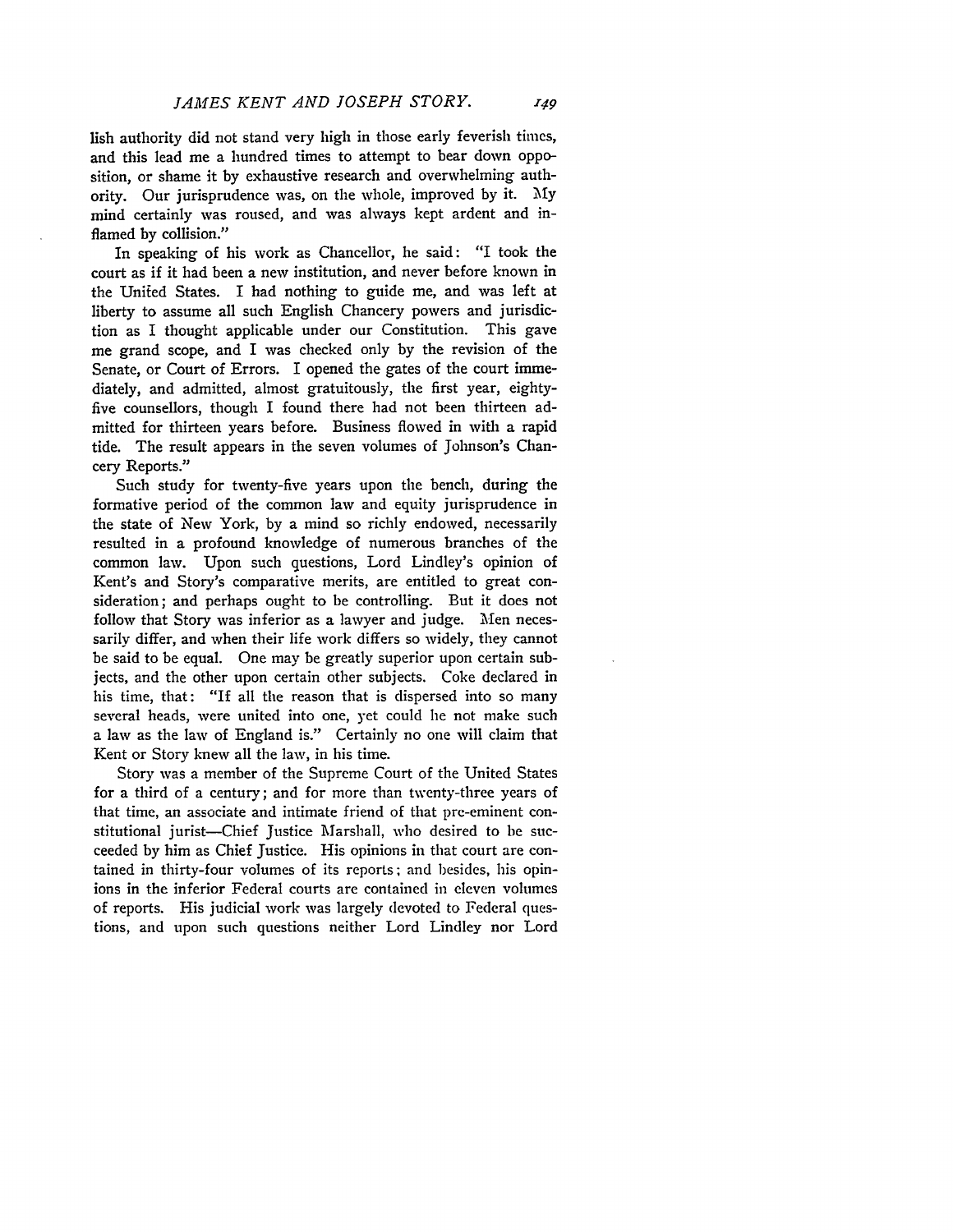Chief Justice Denman, nor any other English **judge** or barrister, would, without special study of our dual system of state and national government, claim to be a competent expert. On his death, Chief Justice Taney paid him a beautiful tribute, and, among other things, said: "He had, indeed, all the qualities of a great judge; and we are fully sensible that his labors and his name have contributed largely to inspire confidence in the opinions of this court, and to give weight and authority to its decisions." Perhaps his law books of greatest merit are his two volumes on Constitutional Law and one volume on the Conflict of Laws. This last volume was dedicated: *"To the Hon. James Kent, LL.* **D."** The first case in the Supreme Court of the United States under the interstate commerce clause of our National Constitution, arose before Chancellor Kent, in **18i9.** Ogden v. Gibbons, 4 John. Ch. 15O. Ogden filed a bill in equity to restrain Gibbons, of Savannah, Georgia, from navigating any waters within the jurisdiction of New York between that State and New Jersey, with boats moved by fire or steam. by reason ot rights claimed by Ogden under several transfers and acts of the legislature of New York, purporting to give Livingston and Fulton the *exclusive* right of navigating in all such waters with boats so propelled, for a term which would not expire until 1838; and which right had been assigned to Ogden. The. defense was the unconstitutionality of such acts of the legislature. At the hearing Chancellor Kent sustained such exclusive right and held such acts of the legislature valid, and made the temporary injunction perpetual. Ogden v. Gibbons, *supra.* That judgment was affirmed by the Court of Errors of New York in 182o. Gibbons v. Ogden, 17 John. 488. On writ of error that judgment was reversed by the Supreme Court of the United States, which unanimously held, that such acts of the legislature of New York, were repugnant to the constitutional clause in question, so far as they prohibited vessels licensed according to the laws of the United States for carrying on the coasting trade, from navigating such waters by ineans of fire and steam. Gibbons v. Ogden, 9 Wheaton i-24o. The logic of the opinion of the court by Chief Justice Marshall, is to the effect, that interstate commerce is trade-traffic and commercial intercourse between individuals in different States and includes navigation and transportation. In other words, it consists, in part, at least, in the purchase or obtaining of goods or property in one State and transporting the same to another State; and the sale or disposition of the same in such other State; and that the whole transaction is a unit which concerns the people of more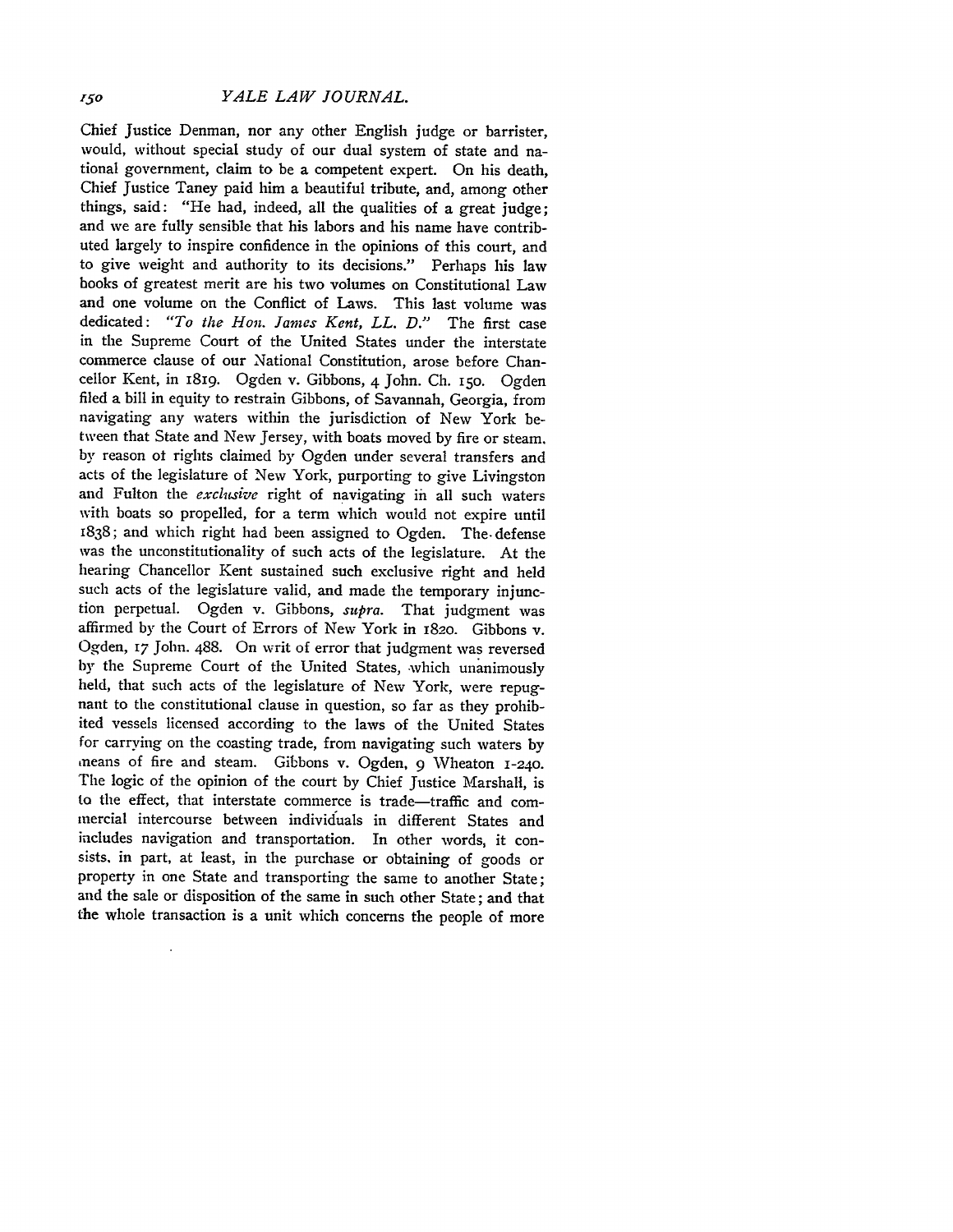than a single State; and hence the "power" to "regulate" the same, was, by the Constitution of the United States, expressly delegated to Congress, and to that extent, the same was surrendered by the several States. Sect. 8, Art. i., Con. U. S. This is made plain by a great number of adjudications since made by that same court -two only of which are here cited. Bowman v. Chicago, etc. Ry. Co., **125 U. S.** 465; Lisy v. Hardine, **135 U.** S. ioo. See 2 Story on Con. Law, Secs. I056-io67. That decision in Gibbons v. Ogden, was a death blow to what was previously miscalled state rights-so far as the regulation of "commerce with foreign nations, and among the several states" was concerned. It was made in **1824** by an able court composed of seven members-two of whom were Federalists and five Republicans appointed as follows: John Marshall and Bushrod Washington by President John Adams; William Johnson and Thomas Todd by President Jefferson; Gabriel Duvall and Joseph Story by President Madison and Smith Thompson by President Monroe. The leading opinion by Marshall, C. J., covers thirty-six pages, and the concurring opinion by Mr. Justice Johnson seventeen pages. The decision and opinion of Chancellor Kent, in the case, was based upon the theory, that in the absence of adverse legislation, by Congress, the state legislature had the sovereign power to exclude all "commerce with foreign nations and among the several states," except such as was carried by vessels specifically authorized by the State. And yet Kent was an ardent Federalist who rejoiced when Jefferson was defeated by John Adams for the presidency; and had carefully studied the writings of John Jay, James Madison and Alexander Hamilton as they appear in the Federalist. January **21,** 1830, he wrote to Daniel Webster: "That the President (Andrew Jackson) grossly abuses the power of removal is manifest, but it is the evil genius of democracy to be the sport of factions. Hamilton said in the Federalist, in his speeches, and a hundred times to me, that factions would ruin us, and our government had not sufficient energy and balance to resist the propensity to them, and to control their tyranny and their profligacy. All theories of government that suppose the mass of the people virtuous, and able and willing to act virtuously, are plainly utopian, and will remain so until the Saturnian age." That he had great admiration for Hamilton, who was six years his senior, is manifest from an address delivered by him to the Law Association of New York City, October **2T,** 1836, and which may be found in 2 Columbia Jurist, **113.** Hamilton had incurred the special ill-will of Burr, who belonged to the opposite political party, by inducing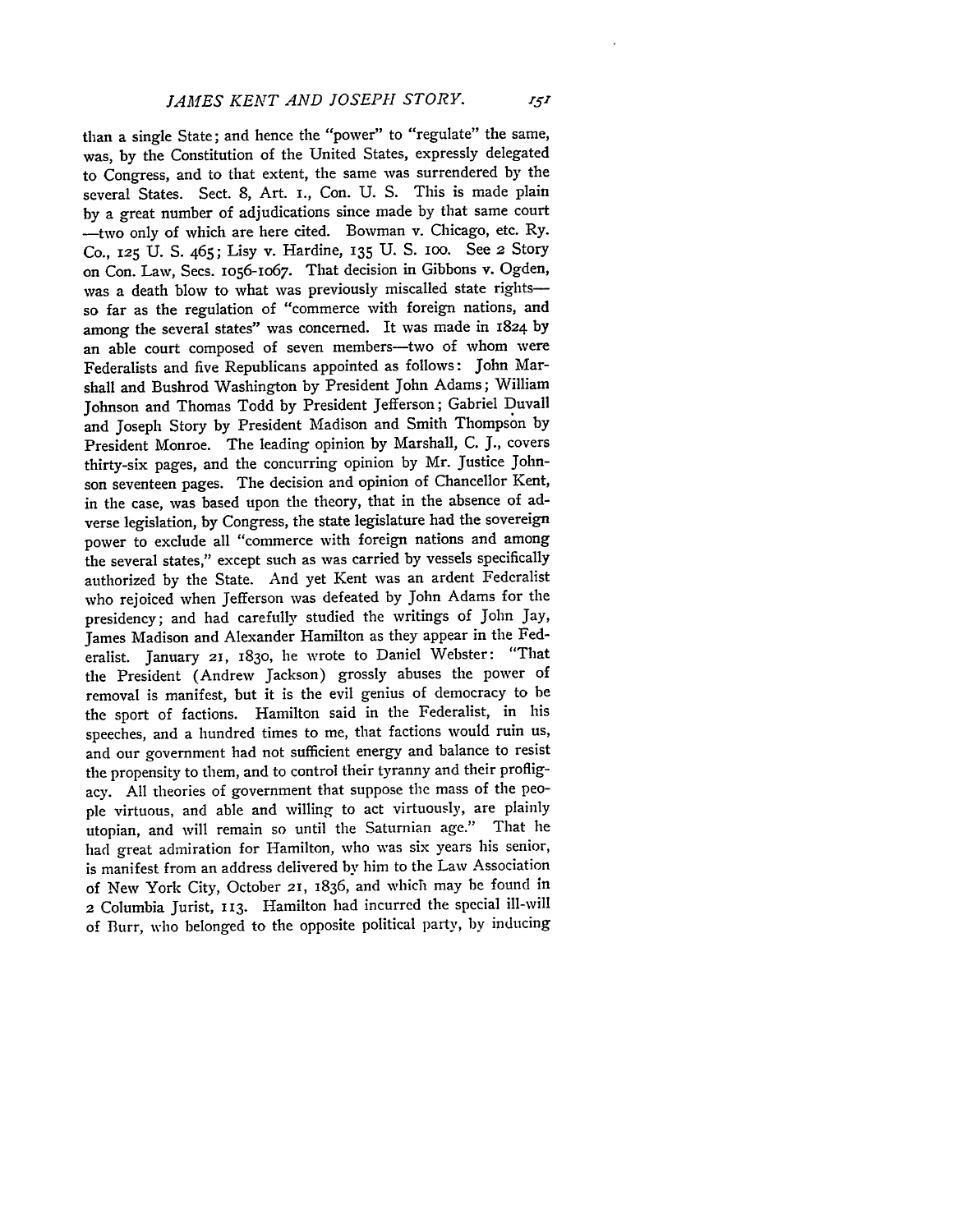the New York delegation in the House of Representatives in February, 1801, to cast the vote of that state, on the thirty-sixth ballot, for Jefferson, instead of Burr, for President of the United States; and by opposing Burr for Governor of New York in the summer of **18o4,** until at last Burr challenged Hamilton to fight a duel which was accepted, and the latter was fatally wounded and died July **12,** 18o4. The pretext for the challenge implicated Kent as much as Hamilton, and consisted of a published statement over the signature of "Dr. Charles D. Cooper," in which it was said, that: "General Hamilton and Judge Kent have declared, in substance, that they looked upon Mr. Burr to be a dangerous man, and one who ought not to be trusted with the reins of government." Some ten years after the death of Hamilton, and after Burr had returned from Europe, in a dilapidated condition and resumed his practice of the law, and Kent had become Chancellor of the State, he chanced one day to see Burr in Nassau street in the City of New York, and although on the opposite side of the street, he could not restrain his impetuosity, and rushed across and shook his cane in Burr's face and exclaimed with a voice choked with passion: "You are a scoundrel, sir !- a scoundrel !" After a little hesitation, Burr raised his hat, and making a sweeping bow, exclaimed: "The opinions of the learned Chancellor are always entitled to the highest consideration." The acknowledged genius of Burr was never shown to better advantage.

The opinion and decision of Chancellor Kent in Ogden against Gibbons, should not surprise any one, since the question was then new and profoundly intricate-so much so that many of the decisions of the Supreme Court of the United States upon interstate commerce questions since, have been by a divided court: Besides, that decision, as well as the decision of the Supreme Court of the United States in the same case, is another evidence that State and Federal judges, may, as a general rule, be relied upon to declare the law as they conceive it to be, regardless of the party affiliations of the judges making the decision. Moreover, Kent did not have the aid of the very able argument of Mr. Webster, who appeared for the first time in the case after it had reached the Supreme Court of the United States.

December 12, 1847, Kent died at the ripe age of eighty-four. At a meeting of the bar of the City .of New York, it was resolved, among other things, "that all will unite in deploring the loss of him, who for a long series of years has been the unquestioned head of American jurisprudence." 2 Barb. Ch. R. 648. It was there